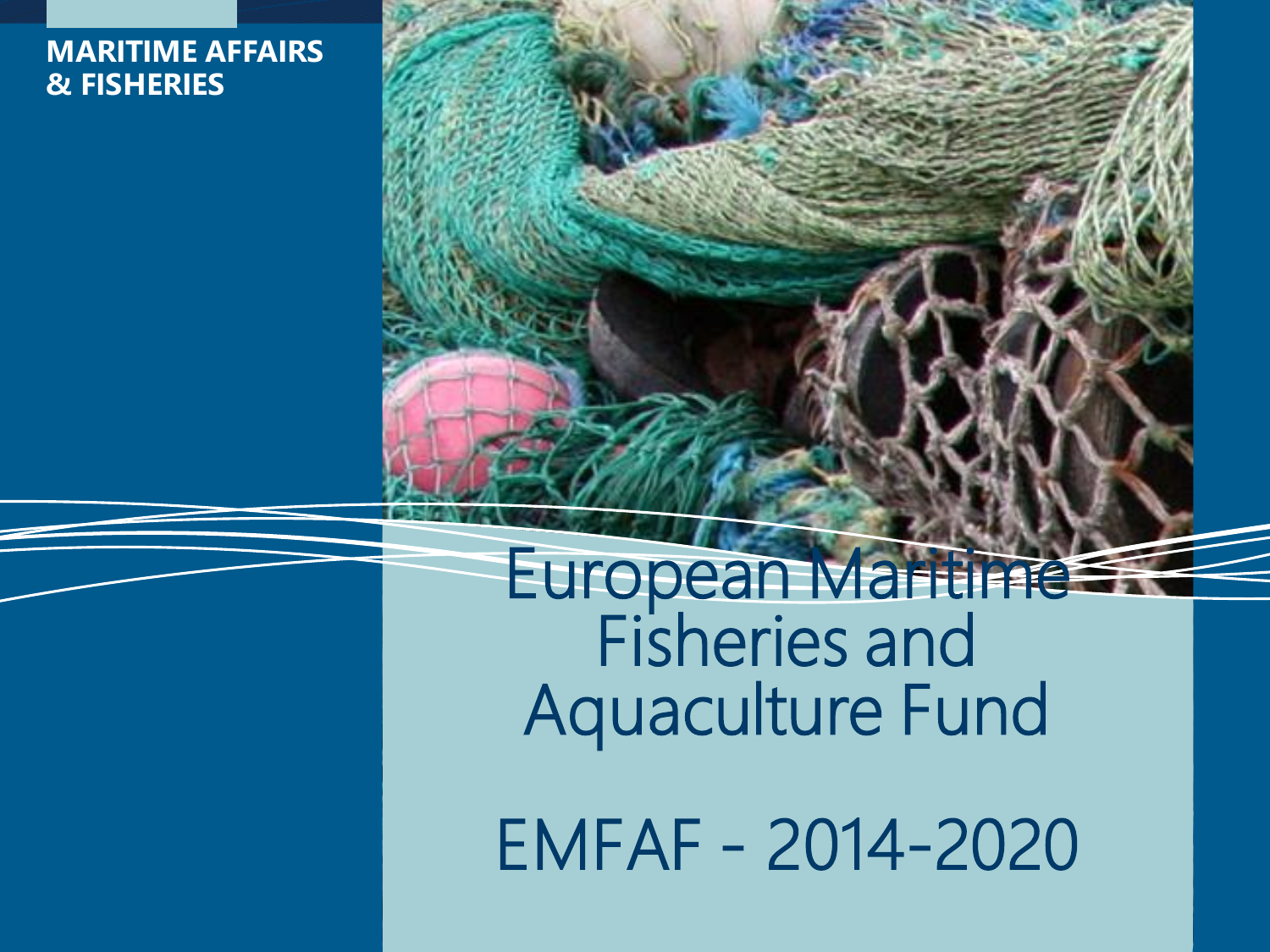## Overview of presentation

- EMFAF and the Common Provisions Regulation (ESI Funds)
- EMFAF what's new?
	- Fisheries
	- Fleet measures
	- Marketing and processing
	- Aquaculture
	- CLLD
	- International Ocean Governance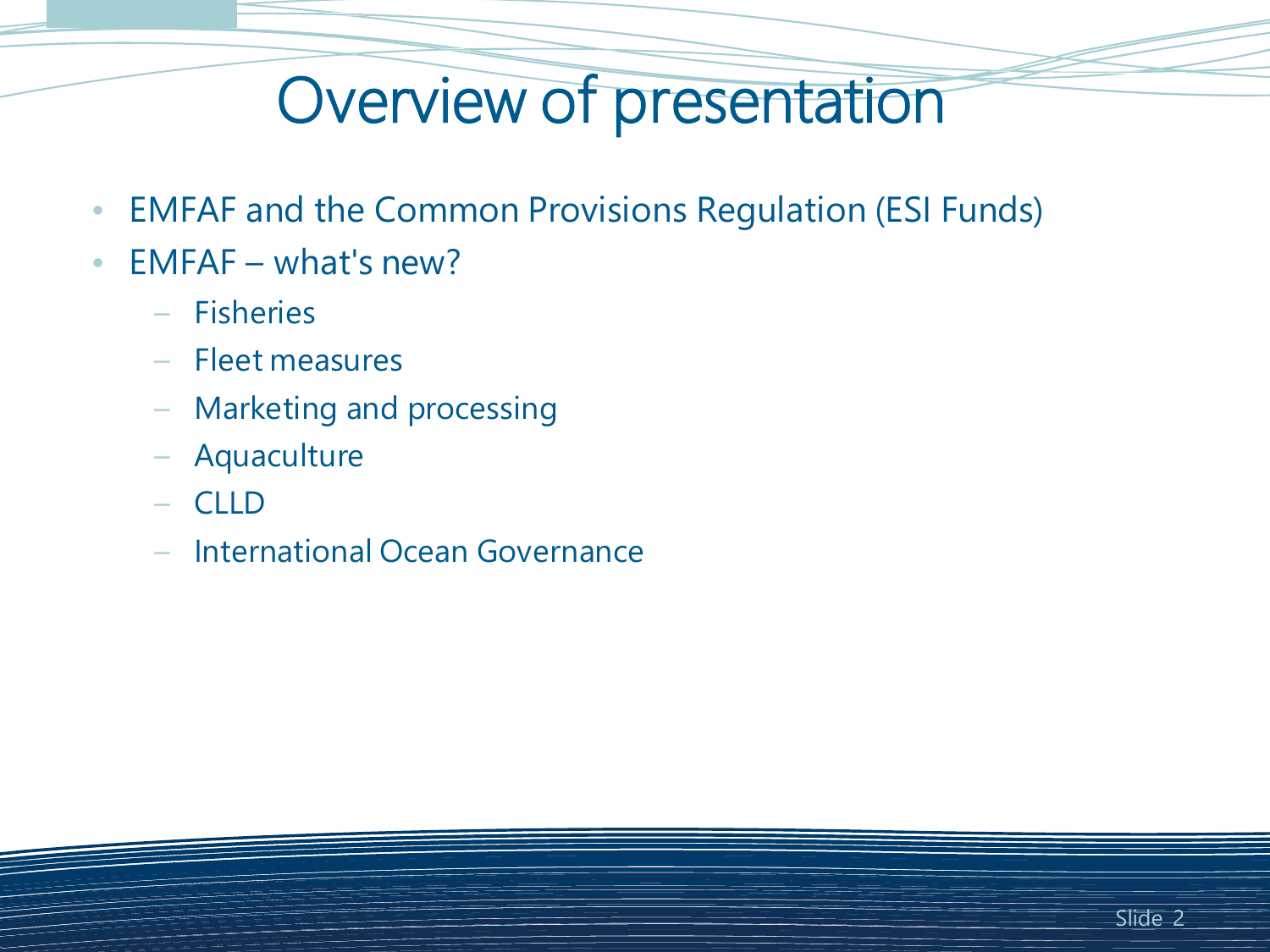### General umbrella: Common provisions (CPR)

- Joint programming of ESI Funds (Partnership Agreement, common provisions for the programmes)
	- EMFAF and Structural Funds (CF, ERDF and ESF)
- Results orientation
	- Ex-ante conditionalities
- Common tools
	- Financial instruments (grants, loans, guarantees, etc)
	- Community-led local development
- EMFAF delivery system (financial management, audit, etc)
	- Same as Structural Funds
	- EMFAF regulation contains some fund-specific rules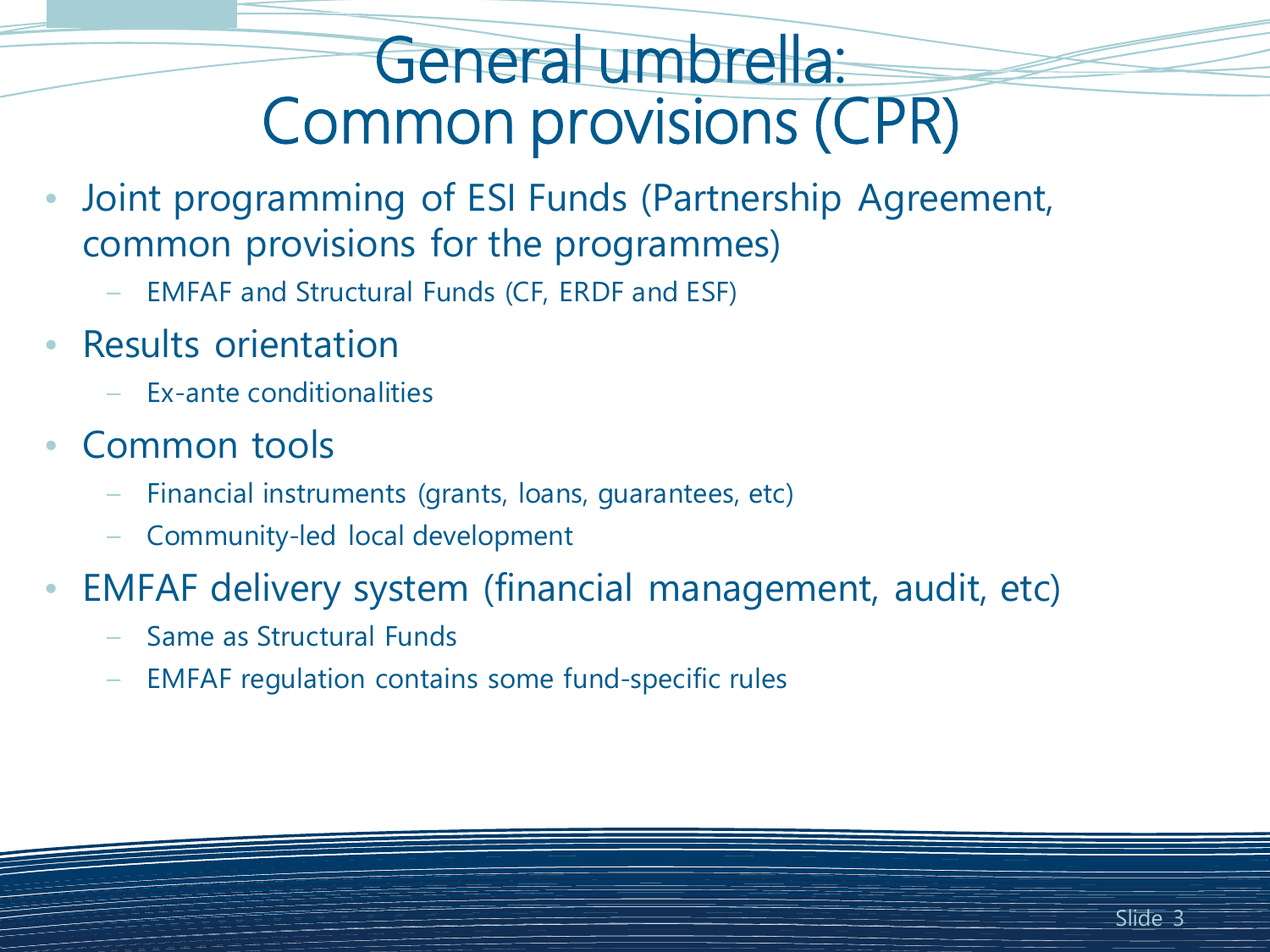

## Fisheries Measures

- Support to MSY
- Funding for more selective gears or fishing techniques
- Conservation measures
- Partnerships between fishermen and scientists
- Eco-innovation
- Restoration and monitoring of NATURA 2000 sites and other marine protected areas (+ collection of waste, lost gear, marine litter, biodiversity services including with the participation of fishermen)
- **No increase in capacity**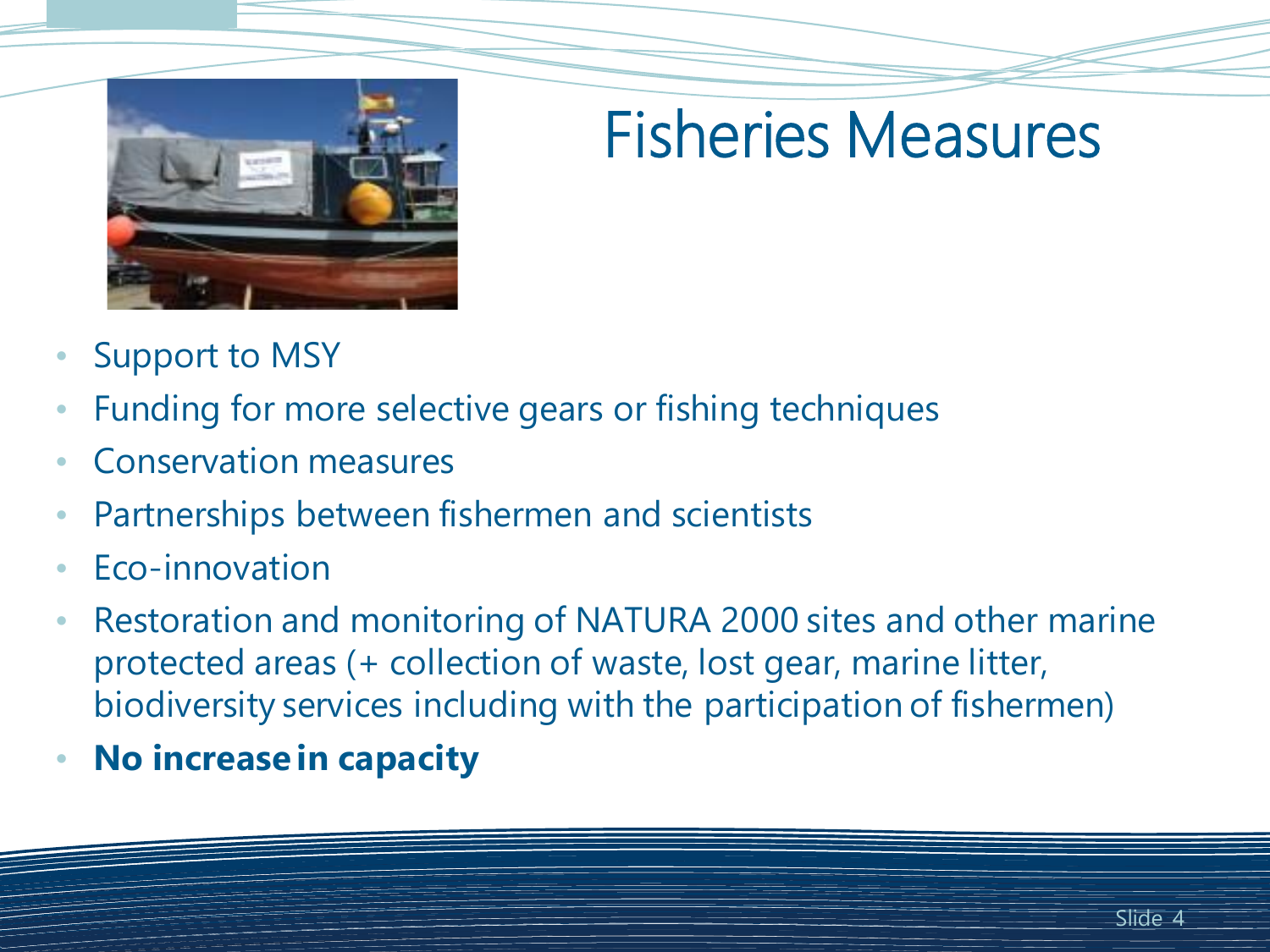

### Productive investments in aquaculture

- Investments/purchase of equipment for:
	- Productive investment
	- Diversification(species and types of production)
	- **Modernisation**
	- Improvement of animal health and welfare
	- Protection from predators
	- Improving environmental performance
	- Increasing resource efficiency
	- Diversification of income (e.e. angling, tourism)
	- Reducing impacts on water use and quality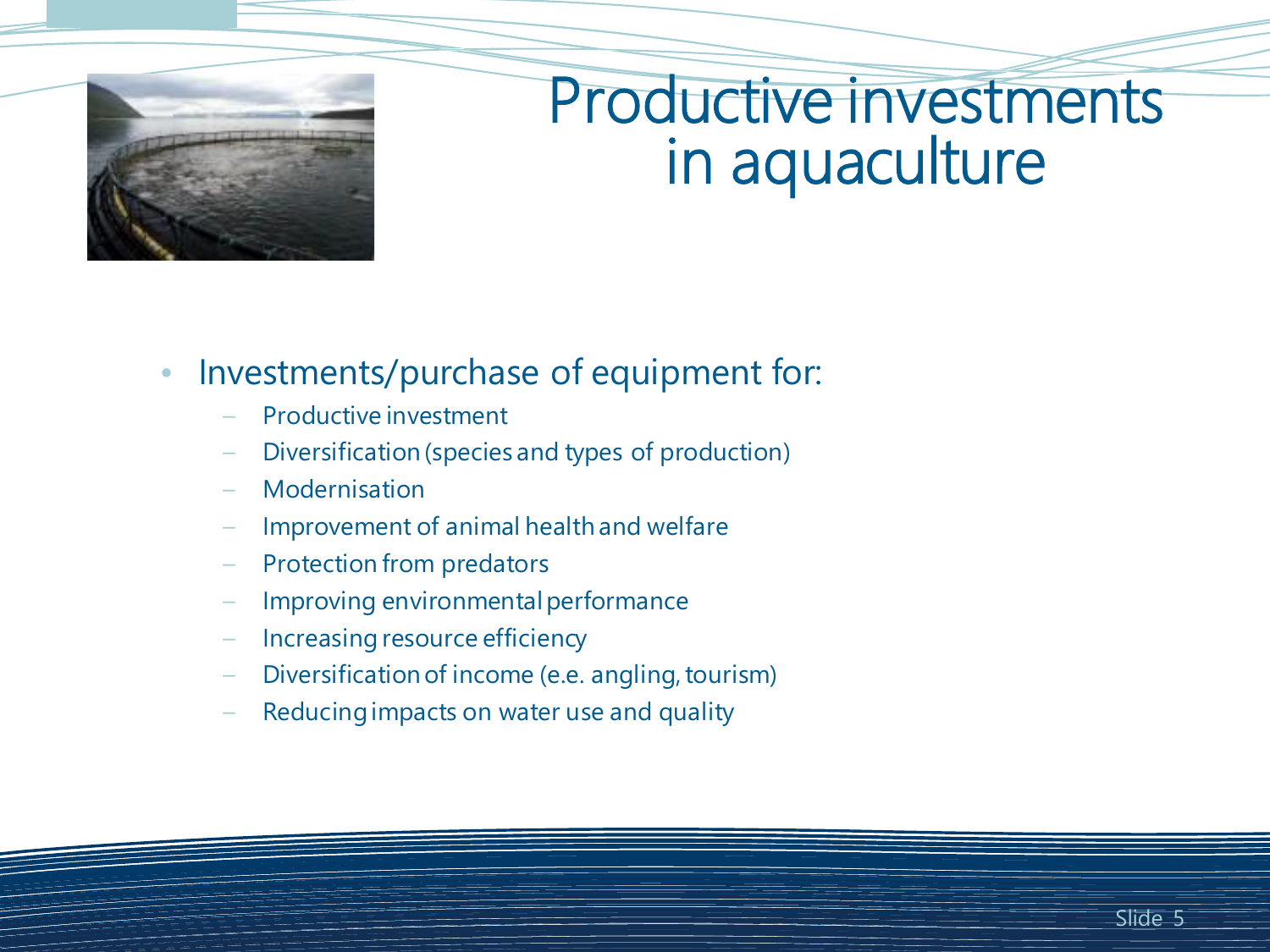

## Market measures

#### **Better products**

• Adding value through marketing and processing measures

#### **Support to POs (in line with CMO Regulation)**

- Measures specifically designed for Producers Organisations
- Production and marketing plans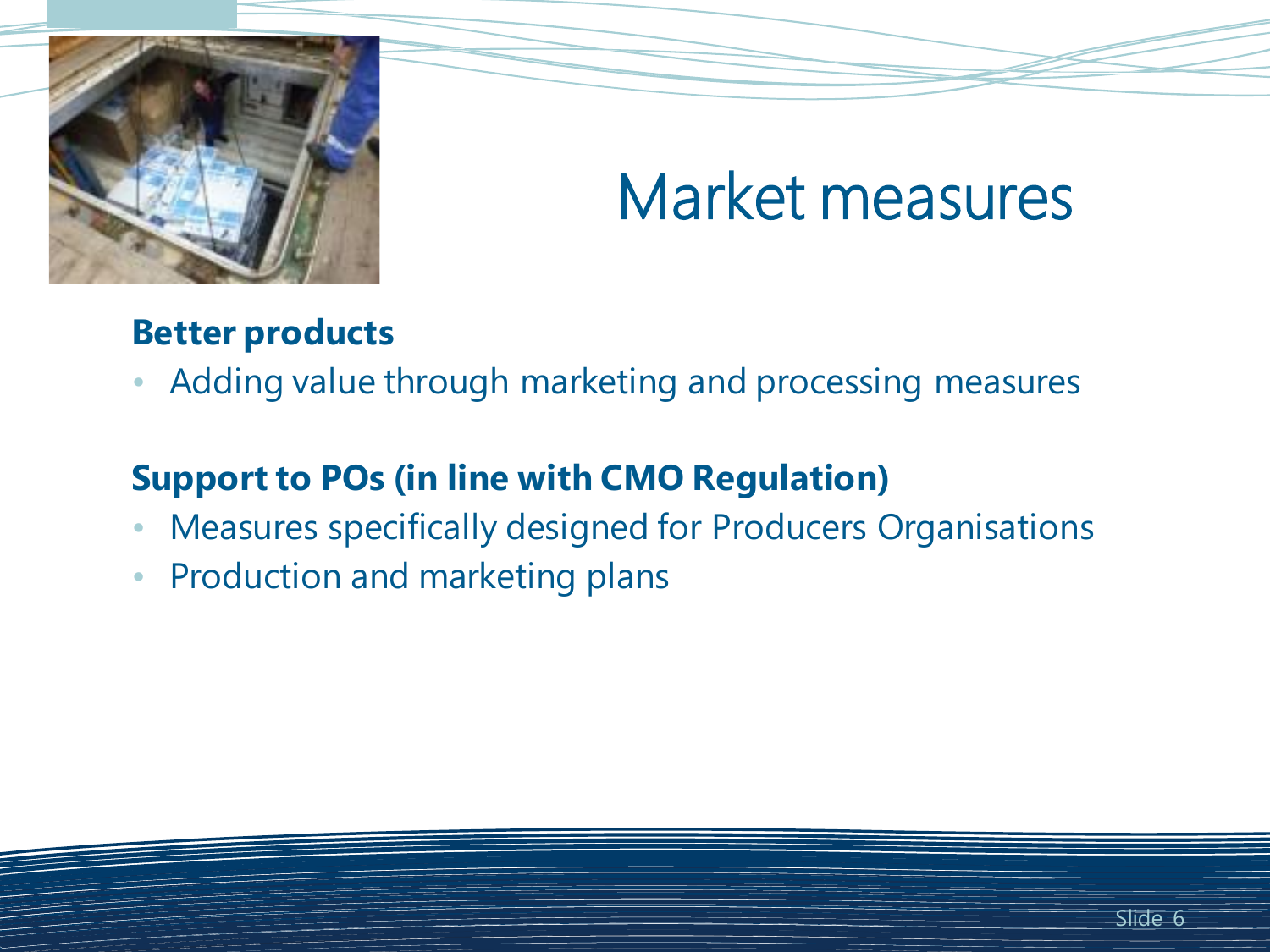

### Community-Led Local Development (CLLD)

#### • **Bottom-up approach**

- single methodology for CLLD for EAFRD, EMFAF, ERDF and ESF (in CPR)
- Local Development Strategies (LDS) can be supported by multiple Funds

### • **Fisheries Local Action Groups (FLAGs):**

- partnerships of local actors (public, private, civil society, community representatives)
- responsible for design & implementation of LDS (animation & selection of local projects)

### • **Local Development Strategies (LDS) to support:**

- adding value & promoting innovation along supply chain
- diversification inside or outside fisheries & job creation in fisheries areas
- enhancing & capitalising on environmental assets (incl. mitigation of climate change)
- promoting social well-being & cultural heritage
- strengthening role of fisheries communities in local development & governance of local fisheries resources & maritime activities